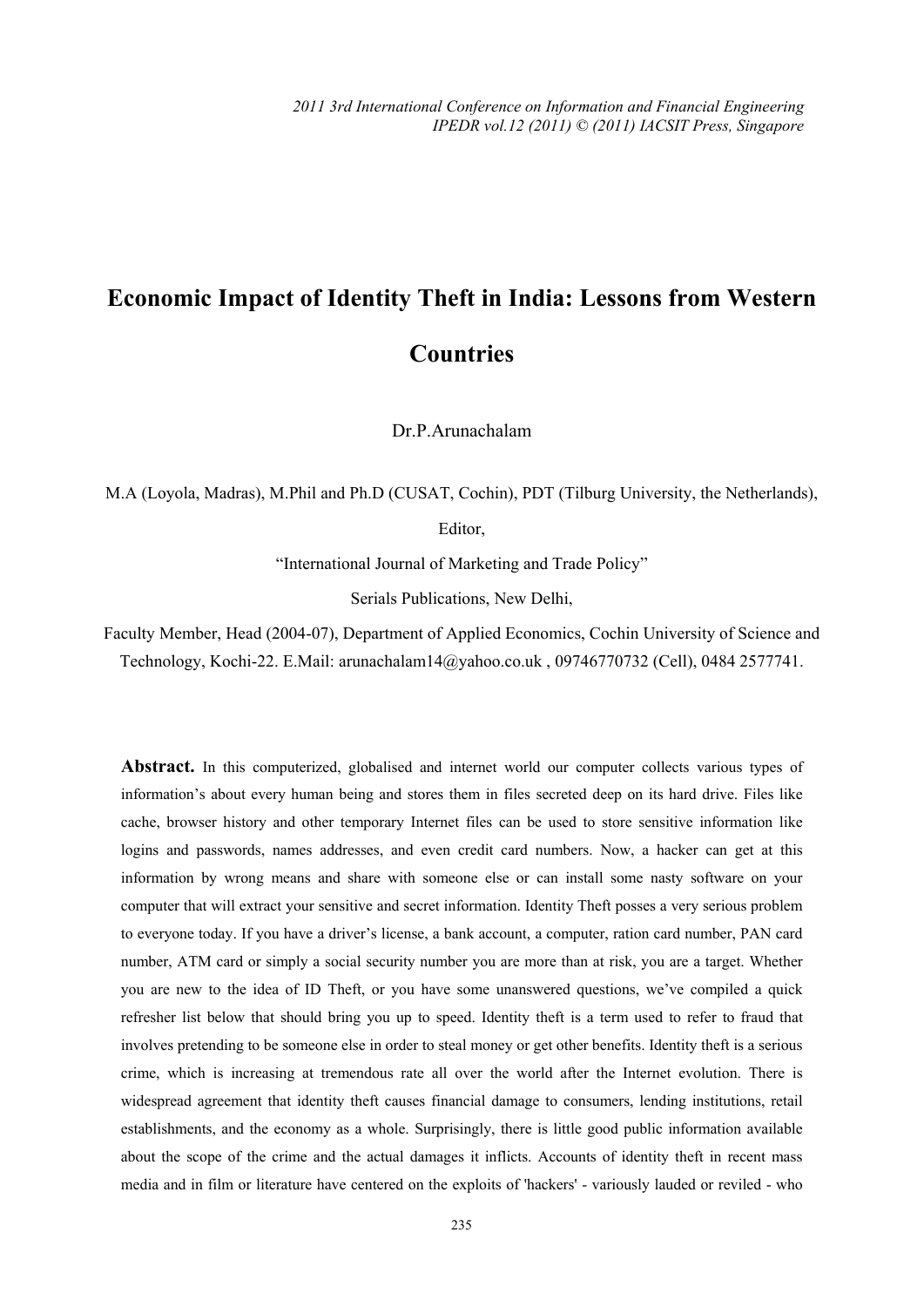are depicted as cleverly subverting corporate firewalls or other data protection defenses to gain unauthorized access to credit card details, personnel records and other information. Reality is more complicated, with electronic identity fraud taking a range of forms. The impact of those forms is not necessarily quantifiable as a financial loss; it can involve intangible damage to reputation, time spent dealing with disinformation and exclusion from particular services because a stolen name has been used improperly. Overall we can consider electronic networks as an enabler for identity theft, with the thief for example gaining information online for action offline and the basis for theft or other injury online. As Fisher pointed out "These new forms of hightech identity and securities fraud pose serious risks to investors and brokerage firms across the globe," I am a victim of identity theft. Being a victim of identity theft I felt the need for creating an awareness

among the computer and internet users particularly youngsters in India. Nearly 70 per cent of Indian's population are living in villages. Government of India already started providing computer and internet facilities even to the remote villages through various rural development and rural upliftment programmes. Highly educated people, established companies, world famous financial institutions are becoming victim of identity theft. The question here is how vulnerable the illiterate and innocent rural people are if they suddenly exposed to a new device through which some one can extract and exploit their personal data without their knowledge? In this research work an attempt has been made to bring out the real problems associated with Identity theft in developed countries from an economist point of view.

## **Key Words:** Identity, cyber crime, internet security, cyber law, Identity fraud

We, the human beings, have always been threatened by different types of problems at different times. Certain problems are quite natural known as natural calamities like earthquake, drought, flood and tsunami etc. and certain problems are created by human beings or man made like melting of ice in Arctic and Antarctic regions, aids, terrorism, etc,. In addition to the above said problems in recent years human beings started facing one more major problem, which is threatening the human society as a whole, due to technology development, is identity theft or high tech cyber crime commonly known as. In this paper an attempt has been made to analyze various aspects of identity theft with respect to

How important identity is?

What are the problems associated with identity theft?

What are the safeguards mechanisms available with respect to identity theft?

What are the rules and regulations implemented by the government or associated with identity theft?

What would be the impact of identity theft on Indian economy?

This study is mainly based on secondary data published by government agencies like The Federal Trade Commission (FTC), USA and various Non –Governmental Organizations (NGO's) functioning in India and abroad. Data have been collected through internet only.

 Virtually anyone may become the victim of identity theft. Contrary to popular misconception, personal information is not stolen just from the affluent. Persons of even modest means may become victims of identity theft. In most cases all that are required is good credit, which is what identity thieves use to steal thousands upon thousands of dollars in the name of the victim. No particular age group is immune. Due to the common interest in the Internet, younger Americans may be victimized at a higher rate, which is the primary tool in many identity theft crimes. However, elderly Americans are highly vulnerable to other types of identity theft schemes, particularly the various telephone scams used by perpetrators to acquire personal information.

Some people have first encountered identity theft through appropriation of their email address or instant messaging service name, with a spammer for example using a name that appears on the web (on a personal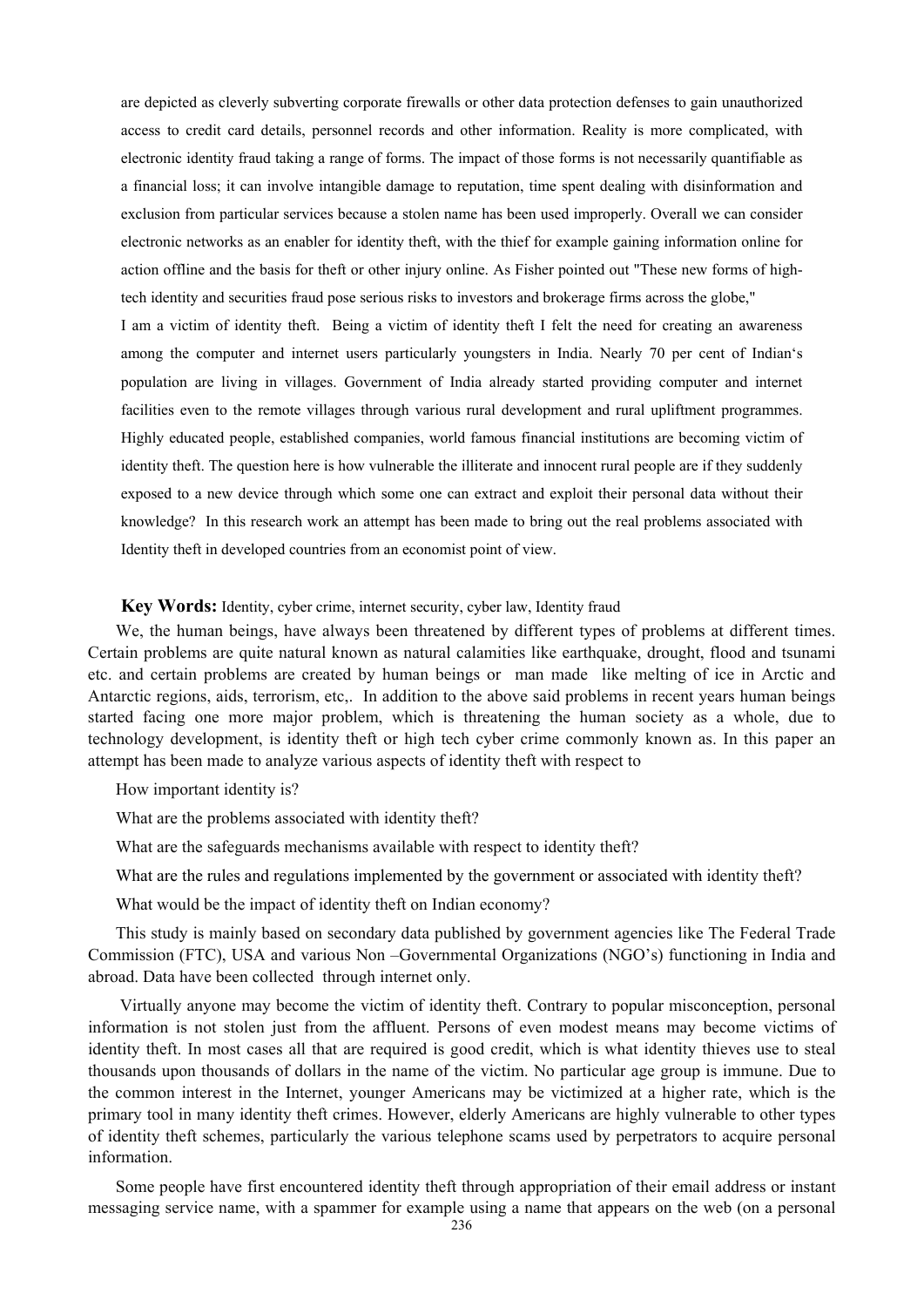or corporate site or in a web newsgroup archive) as a false identity in messages to people across the globe. That theft is of concern because most of the online population has yet to recognize that email addresses are readily forged and thus assume that the owner of a stolen address has either authorized the message or has failed to maintain effective anti-virus protection and thereby allowed a spammer to propagate messages from a 'zombie' machine. Appropriation of an address or online name is also of concern because it may result in blockage of legitimate communications from the owner of that name, in some instances forcing the unfortunate owner to acquire a new name. Some observers have criticized vigilante online spam filters for simply blocking names without proper investigation. Name appropriation is not restricted to email addresses. Contacts in China have lamented that their online names in messaging services such as QQ and their avatars in gaming or other social networking spaces have been stolen, typically through surveillance while using a cybercafe. That theft poisons their online identity - the owner typically abandons the name/avatar - and can imperil online relationships.

Identity theft is the fastest-growing sector of crime not only in US and other developed countries but also in developing countries. Identity theft occurs when someone obtains your personal information, such as your credit card data or Social Security number, to commit fraud or other crimes. The Federal Trade Commission estimates that 9 million Americans suffer identity theft annually. It sounds like a big number, but it isn't. For one, the hysteria has been stoked by much-publicized data breaches. In reality, identity theft only touches a sliver of the U.S. population each year (about 3%). One-quarter of those cases are credit-card fraud and not full-blown identity theft, according to FTC figures. The credit-card fraud occurs when a thief uses your credit card to make purchases. More serious is when someone uses your information to open accounts or take loans in your name. That's when you'll have to fight to get your credit restored and your name cleared an arduous process that can take months or years to complete. In response to concerns over identity theft, numerous companies and financial institutions have stepped in with products that monitor your credit, reimburse you for lost wages or funds and guard your identity. Some employers also now offer ID theft insurance to help you reduce the amount of time and money spent resolving the crime, so check with your company's benefits specialist about your eligibility (guides.wsj.com). Of course, stealing your identity isn't much of a crime itself; it's what the criminal does with the information that's damaging like Credit card fraud, Phone and utilities scams and Draining bank accounts. Identity theft is a two-step process. First, someone steals your personal information. Next, they use that information to impersonate you and commit fraud. It's important to understand this two-step approach, because your defenses also must work on both levels. Protect your personal information diligently to avoid becoming a victim. If identity thieves can't access vital data like your social security or bank account numbers, they can't defraud you. Most identity theft occurs the old-fashioned way. Thieves' rifle through trash, steals mail, and use con games to trick you into revealing sensitive details. It's up to you to protect your personal information.

- a. Don't give out your social security number over the phone.
- b. Shred paperwork containing account information or personal identifiers.
- c. Keep important documents in a locked safe.
- d. Pick up and send sensitive mail at the post office.
- e. Online identity theft is also a problem.
- f. Notorious risks are posed by phisihing and pharming.

In these scams, thieves use fake emails and Web sites to impersonate legitimate organizations. Likewise, hackers and viruses can infiltrate your computer to steal data or capture account names and passwords as you type them (Symantech.com). I have given here some of the ways how hackers steal your identify. In fact I am a victim of identity theft. I would like to state my own experience here. I have received an account alert mail from yahoo service. I have listed some of the important cheating methods the hackers generally used to steal the personal id's of individuals.

Identity Theft and Assumption Deterrence Act of 1998 defines it as the illegal use of someone's "means of identification" - including a credit card. So if you lose your card and someone uses it to buy a candy bar,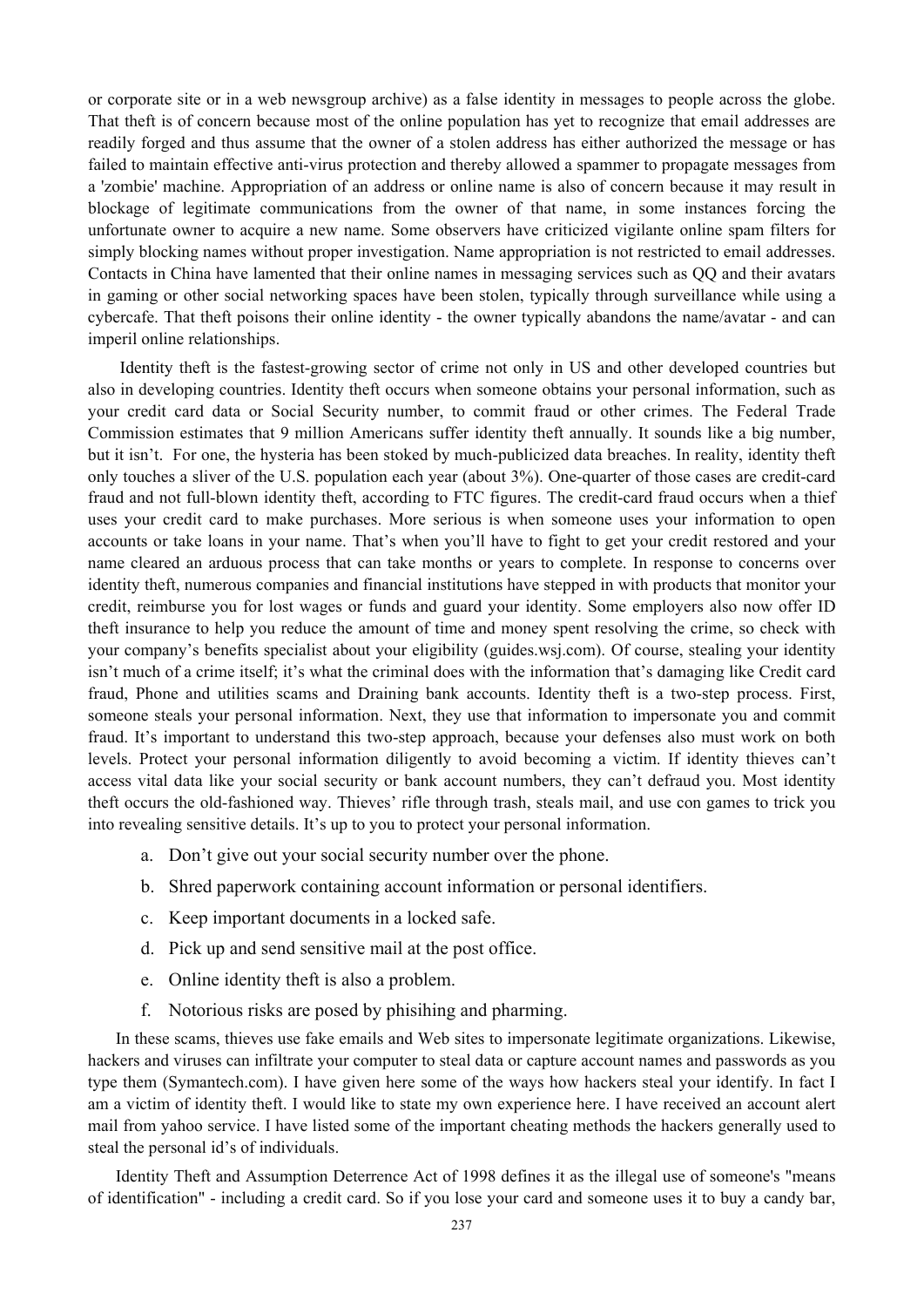technically you have been a victim of identity theft. The misuse of lost, stolen or surreptitiously copied credit cards is a serious matter, but it need not force anyone to hide in a cave. U.S. law caps personal liability at \$50, and even that amount is often waived. Surveys have found that about two-thirds of Americans classified as identity theft victims end up paying nothing out of their own pockets. The more pernicious versions of identity theft, in which someone's name is used to open lines of credit or obtain government documents, are much rarer (iht.com).

High tech cyber crimes, also known as Identity Thefts, Cyber crime incidents are spreading like wild fire. In 2004, the UK lost about three billion pounds to unauthorized access, penetration into computer systems, data theft, virus attacks and financial frauds. The FBI chief Chris Swecker reported to the US Senate Judiciary Committee that he "opened 1,081 investigations of Identity Thefts" and was carrying out over 1,600 "active investigations". In India, the security agencies lodged over 800 cases under the Information Technology Act 2000 and Indian Penal Code provisions, in 2002. In 2003, the number fell to about 500 cases. Speakers from India strongly believed most cases were not reported. Cyber crimes in India has an additional face, pornographic messaging. The 2004 figures are yet to be made available. The IT industry contributes \$28 billion to India's GDP. The industry growth being at 18%, software services export has grown to 30 per cent in 2004 at \$12.5 million. The country is mulling to invest about \$500 every year in e-governance initiatives. Growth of cyber crimes is also fast (indiatimes.com).

According to a website that monitors cyber crimes, in 2006, identity theft complaints made up 37 per cent of all fraud complaints. Sharing personal information on social networking sites like Orkut, Tagged, hi5, etc can be hazardous.' Identity theft is a crime of opportunity. Vigilance and awareness is essential in combating the fast growing non-discriminatory crime', says Johnny May, a specialist in protecting individuals and organizations from identity theft. Vigilance and awareness is essential in combating the fast growing non-discriminatory crime', says Johnny May, a specialist in protecting individuals and organizations from identity theft. Employers have to learn to protect their employees from the invasive crime. Moreover, as most data theft is from within the company's rank-and-file, changing the negligent approach is more than warranted. Afterall, it's a whole lot easier to keep the identity theft from happening than to repair the imminent damage. For starters, determine where and how employee information is currently stored – in the form of paper files and spreadsheets, on executives' computers or in online format (Payal Chanania).

Information Security is emerging as the greatest challenge facing countries, companies and individuals in the global networked economy. Recent incidents of call centre data theft in India have been much publicized. Few other countries are subject to the same level of scrutiny, but what are the facts? Problems related to data security are not limited to any one country. Research conducted in 2005 found that there were more security breaches in UK and the US than in India. In the past 18 months, according to reports by privacy watchgroups, the incidents of identity theft in the US alone have been 148 and affected nearly 94 million identities. In the UK, the Home Office estimates that identity thefts result in losses of over a billion pounds, and a quarter of all UK citizens has either been affected by ID theft or knows someone who has been (sunmediaonline, 2006).

The Sunday Times reports, Identity fraud has increased six fold over the past five years and is estimated to cost the economy more than £1.7 billion a year. In fact Stolen identities of Britons-including their credit card details, home addresses and security passwords-are being sold on Russian websites for as little as £1 each. The criminals have used a so-called "trojan" software to track every keystroke made by the victim when he or she is accessing secure sites. The victim unwittingly downloads it from a website or through email and this enables the criminal to find out all of the vital information. Now this may be stories from the west but closer home in India Identity theft is being used in even more damaging ways.

Identity theft is the crime of the century – the latest and most horrendous of a string of appalling whitecollar crimes. Almost everybody is unsafe, as more and more data fraud cases are making international headlines by the day. What's more, the incidence is rapidly spreading to developing economies like India too. And shockingly, employee identity theft forms a whopping 90% of overall business record theft!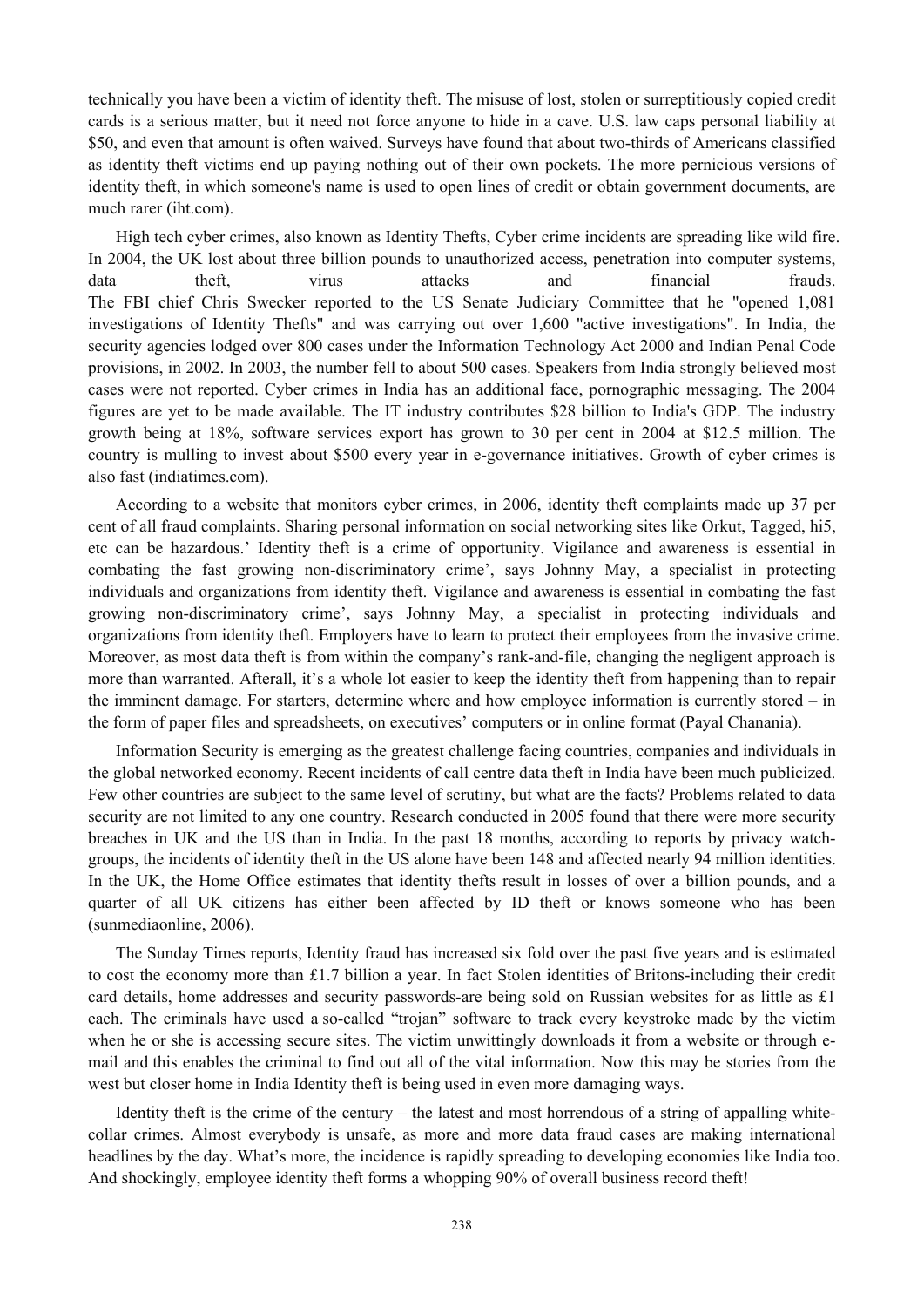Hackers unscrupulously break into classified company information to steal employees' identities. The personal details are sold off to bad elements who abuse the data to no end. They assume false identities to secure loans, gain employment, buy cars, rent houses, rack up debts and even perpetrate serious crimes.

Hapless victims are forced to legally change their names and details to prevent the nightmarish misuse. However, the worst damage is already done within the first few hours, while untangling from the mess takes years. Therefore, with the mounting scare of mortal embarrassment, financial mutilation, reputation blemishes and life devastation, is it any wonder that the general public is becoming increasingly paranoid about personal identity security? Afterall, what is more important than your name?

While the Indian cyber crime unit have been hesitant to reveal the number of cases reported, that wouldn't really give a true picture of the scenario. Since, most of these cases are never even registered. Firewalls, anti-spyware softwares, secure and password protected pages and documents may all offer you protection. However, once your 12 digit card number, 15 digit account number and basic information has been typed out in cyberspace, there is no turning back. We are all sitting ducks in the hands of sophisticated criminals who want to make "quick-money".

Suggestions:

- a. Tightly control general contact with data files by reviewing who should and needs to have access. Restrict the access to limited staff with strict guidelines for those who have the authority to handle the personal-identifying information.
- b. Secure physical employment records. Basic security precautions such as alarm systems and locking storage areas where sensitive information is stored are often overlooked.
- c. Safeguard the digital information with sophisticated security measures like passwordprotection, data encryption and firewalls that keep intruders out by preventing unauthorized entrance.
- d. Train employees who handle the sensitive data about safe record keeping and preventing accidental disclosure.
- e. Conduct regular audit trails to track database access and isolate illicit/unnecessary retrievals.
- f. Do not request superfluous information from employees. Acquire reasonable details in a safe manner without any scope for incautious lapses.
- g. Dispose of sensitive personal data once it is no longer needed. Destroy sensitive matter in a shredder (papers tossed in the trash are a sitting duck).
- h. Scrutinize employee backgrounds especially for vulnerable jobs like HR and payroll that involve access to employee records.
- i. Limit ex-employee access to internal computer networks instantly to prevent unhealthy infiltration.
- j. Some companies employ third-party investigators to gauge organizational vulnerability and check identity thefts while some others institute in-house privacy officers too.
- k. Also, employ additional safeguards like educating employees about how to keep their own identities safe - proper personal information disclosure and procedures for data protection with emails, newsletters, staff orientations, departmental meetings, workshops or conferences.